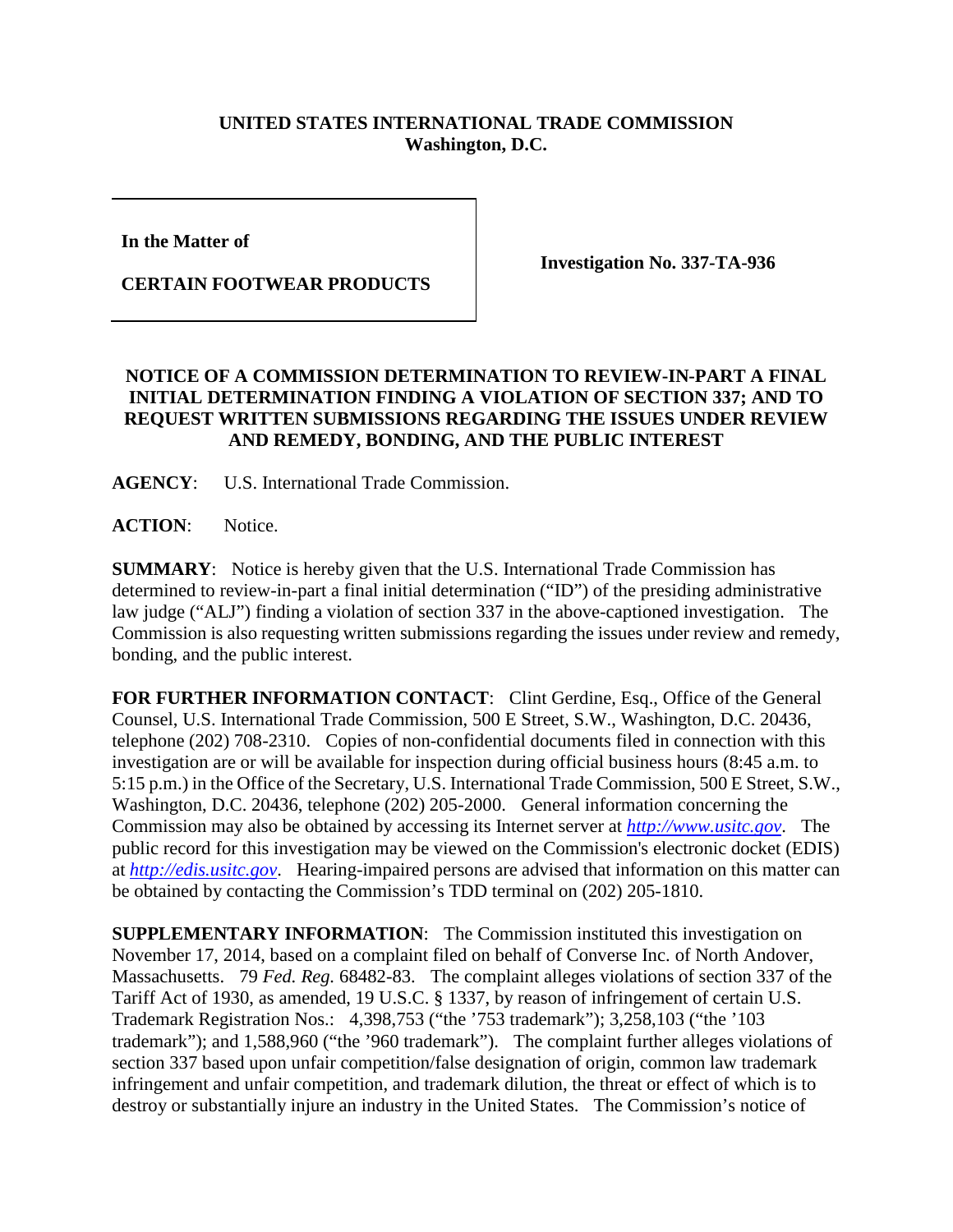investigation named numerous respondents including Wal-Mart Stores, Inc. of Bentonville, Arkansas; Skechers U.S.A., Inc. of Manhattan Beach, California; and Highline United LLC d/b/a Ash Footwear USA of New York City, New York. The Office of Unfair Import Investigations ("OUII") is also a party to the investigation. *Id.* New Balance Athletic Shoe, Inc. ("New Balance") of Boston, Massachusetts was subsequently added as a respondent-intervenor. *See* Order No. 36 (unreviewed, Comm'n Notice Feb. 19, 2015). Only these four respondents remain active in the investigation. All other respondents, as detailed below, have been found in default or have been terminated from the investigation based on good cause or settlement and/or consent order stipulation.

On February 10, 2015, the Commission determined not to review an ID (Order No. 32) granting a joint motion of complainant and Skeanie Shoes, Inc. ("Skeanie") of New South Wales, Australia terminating the investigation as to Skeanie Shoes based on settlement and consent order stipulation. On the same date, the Commission determined not to review an ID (Order No. 33) granting a joint motion of complainant and PW Shoes, Inc. ("PW Shoes") of Maspeth, New York terminating the investigation as to PW Shoes based on settlement and consent order stipulation. Also on the same date, the Commission determined not to review an ID (Order No. 34) granting a joint motion of complainant and Ositos Shoes, Inc. ("Ositos Shoes") of South El Monte, California terminating the investigation as to Ositos Shoes based on settlement agreement and consent order stipulation. On March 4, 2015, the Commission determined not to review an ID (Order No. 52) granting a joint motion of complainant and Ralph Lauren Corporation ("Ralph Lauren") of New York City, New York terminating the investigation as to Ralph Lauren based on settlement agreement and consent order stipulation. On March 12, 2015, the Commission determined not to review an ID (Order No. 55) granting a joint motion of complainant and OPPO Original Corp. ("OPPO") of City of Industry, California terminating the investigation as to OPPO based on settlement agreement and consent order stipulation. On the same date, the Commission determined not to review an ID (Order No. 57) granting a joint motion of complainant and H & M Hennes & Mauritz LP ("H & M") of New York City, New York terminating the investigation as to H & M based on settlement agreement and consent order stipulation. On March 24, 2015, the Commission determined not to review an ID (Order No. 59) granting a joint motion of complainant and Zulily, Inc. ("Zulily") of Seattle, Washington terminating the investigation as to Zulily based on settlement agreement and consent order stipulation. On March 30, 2015, the Commission determined not to review an ID (Order No. 65) granting a joint motion of complainant and Nowhere Co. Ltd. d/b/a Bape ("Nowhere") of Tokyo, Japan terminating the investigation as to Nowhere based on settlement agreement and consent order stipulation. On the same date, the Commission determined not to review an ID (Order No. 67) granting a joint motion of complainant and The Aldo Group ("Aldo") of Montreal, Canada terminating the investigation as to Aldo based on settlement agreement and consent order stipulation.

On April 1, 2015, the Commission determined not to review an ID (Order No. 69) granting a joint motion of complainant and Gina Group, LLC ("Gina Group") of New York City, New York terminating the investigation as to Gina Group based on settlement agreement and consent order stipulation. On the same date, the Commission determined not to review an ID (Order No. 70) granting a joint motion of complainant and Tory Burch LLC ("Tory Burch") of New York City, New York terminating the investigation as to Tory Burch based on settlement agreement and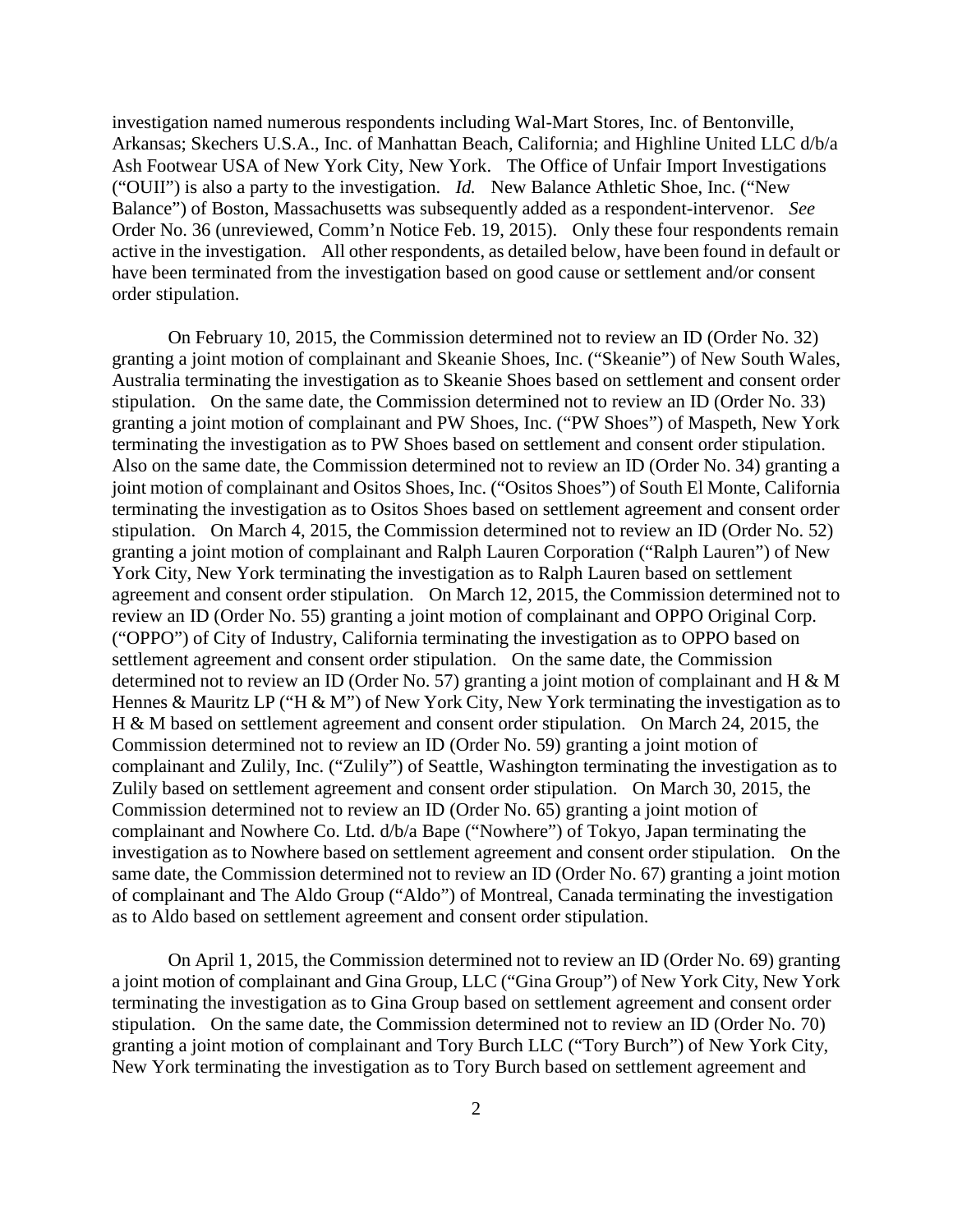consent order stipulation. On April 24, 2015, the Commission determined not to review an ID (Order No. 73) granting a joint motion of complainant and Brian Lichtenberg, LLC ("Brian Lichtenberg") of Los Angeles, California terminating the investigation as to Brian Lichtenberg based on settlement agreement and consent order stipulation. On the same date, the Commission determined not to review an ID (Order No. 80) granting a joint motion of complainant and Fila U.S.A., Inc. ("Fila") of Sparks, Maryland terminating the investigation as to Fila based on settlement agreement and consent order stipulation. On May 4, 2015, the Commission determined not to review an ID (Order No. 86) granting a joint motion of complainant and Mamiye Imports LLC d/b/a Lilly of New York located in Brooklyn, New York and Shoe Shox of Seattle, Washington (collectively, "Mamiye Imports") terminating the investigation as to Mamiye Imports based on settlement agreement and consent order stipulation.

On May 6, 2015, the Commission determined not to review an ID (Order No. 83) granting New Balance's motion to terminate the investigation as to New Balance's accused CPT Hi and CPT Lo model sneakers based on a consent order stipulation. On May 13, 2015, the Commission determined not to review an ID (Order No. 93) granting a joint motion of complainant and Iconix Brand Group, Inc. ("Iconix") of New York City, New York terminating the investigation as to Iconix based on settlement agreement and consent order stipulation. On June 4, 2015, the Commission determined not to review an ID (Order No. 108) granting a joint motion of complainant and A-List, Inc. d/b/a Kitson ("Kitson") of Los Angeles, California terminating the investigation as to Kitson based on settlement agreement and consent order stipulation. On June 12, 2015, the Commission determined not to review an ID (Order No. 114) granting a joint motion of complainant and Esquire Footwear LLC ("Esquire") of New York City, New York terminating the investigation as to Esquire based on settlement agreement, consent order stipulation, and consent order. On July 15, 2015, the Commission determined not to review an ID (Order No. 128) granting a joint motion of complainant and Fortune Dynamic, Inc. ("Fortune Dynamic") of City of Industry, California terminating the investigation as to Fortune Dynamic based on settlement agreement and consent order stipulation. On August 12, 2015, the Commission determined not to review an ID (Order No. 154) granting a joint motion of complainant and CMerit USA, Inc. ("CMerit") of Chino, California terminating the investigation as to CMerit based on settlement agreement and consent order stipulation. On August 14, 2015, the Commission determined not to review an ID (Order No. 155) granting a joint motion of complainant and Kmart Corporation ("Kmart") of Hoffman Estates, Illinois terminating the investigation as to Kmart based on settlement agreement and consent order stipulation.

Also, on March 12, 2015, the Commission determined not to review an ID (Order No. 58) finding Dioniso SRL of Perugia, Italy; Shenzhen Foreversun Industrial Co., Ltd. (a/k/a Shenzhen Foreversun Shoes Co., Ltd.) ("Foreversun") of Shenzhen, China; and Fujian Xinya I&E Trading Co. Ltd. of Jinjiang, China in default. Similarly, on June 2, 2015, the Commission determined not to review an ID (Order No. 106) finding Zhejiang Ouhai International Trade Co. Ltd. and Wenzhou Cereals Oils & Foodstuffs Foreign Trade Co. Ltd., both of Wenzhou, China, in default. Further, on March 25, 2015, the Commission determined not to review an ID (Order No. 68) granting the motion of Orange Clubwear, Inc. of Westminster, California to terminate the investigation as to itself based on a consent order stipulation. On May 12, 2015, the Commission determined not to review an ID terminating the investigation as to Edamame Kids, Inc. of Alberta,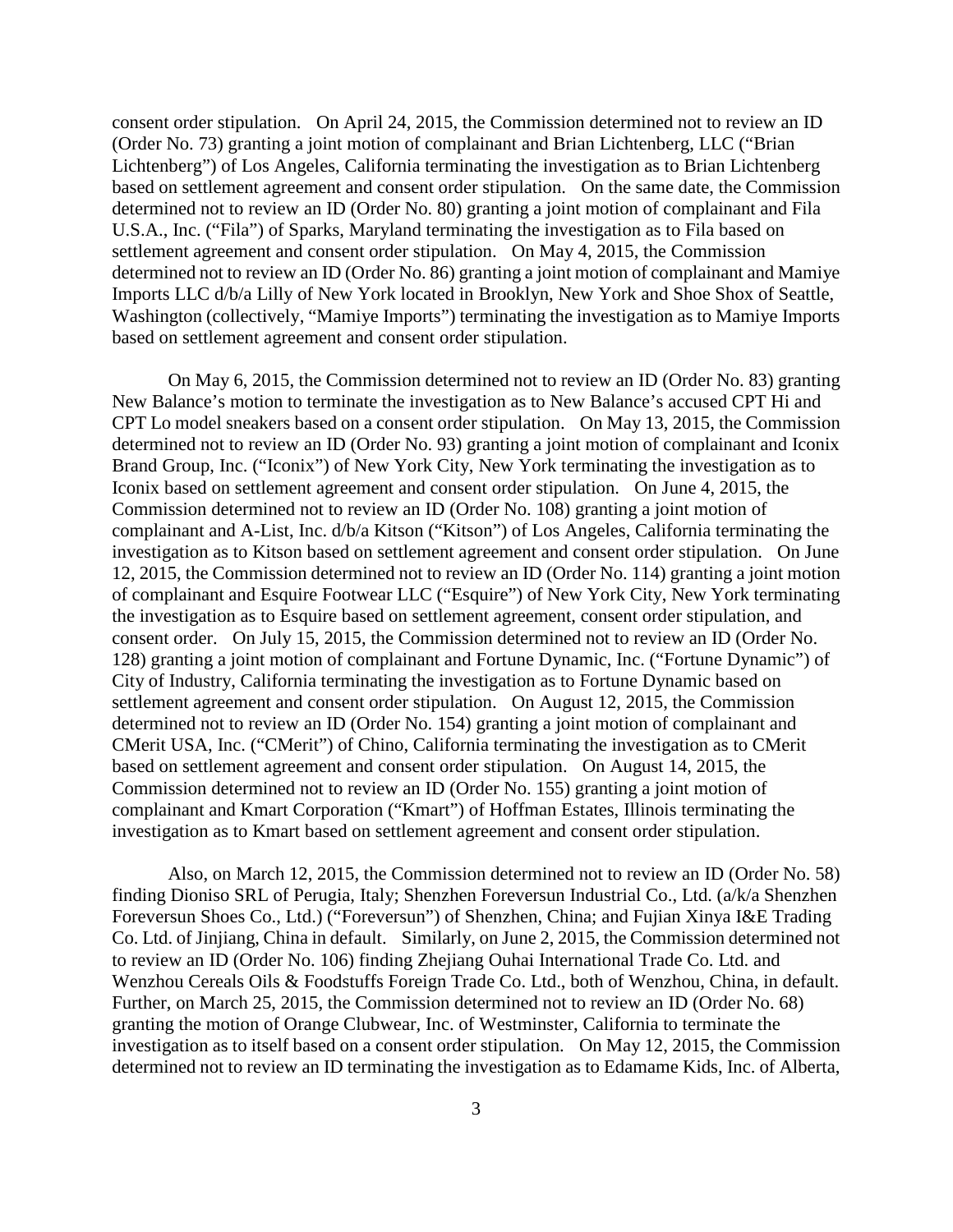Canada for good cause and without prejudice.

The ALJ issued his final ID on November 17, 2015, finding a violation of section 337 as to certain accused products of each active respondent and as to all accused products of each defaulting respondent. Specifically, the ALJ found that the '753 trademark is not invalid and that certain accused products of each active respondent, and all accused products of each defaulting respondent, infringe the '753 trademark. The ALJ also found that certain accused products of defaulting respondent Foreversun infringe both the '103 and '960 trademarks. The ALJ also found no violation of section 337 with respect to the common law rights asserted in the designs depicted in the '753, '103, and '960 trademarks, and found no dilution of the '753 trademark. The ALJ also issued his recommendation on remedy and bonding during the period of Presidential review. He recommended a general exclusion order directed to footwear products that infringe the asserted trademarks, and recommended cease and desist orders directed against each respondent found to infringe. On December 4, 2015, complainant, respondents, and the Commission investigative attorney ("IA") each filed a timely petition for review of the final ID. On December 14, 2015, each of these parties filed responses to the other petitions for review.

Having examined the record of this investigation including the ID, the parties' petitions for review, and the responses thereto, the Commission has determined to review-in-part the final ID. Specifically, the Commission has determined to review: (1) the ID's finding of no invalidity of the '753 trademark; (2) the ID's findings regarding infringement of the '753 trademark; (3) the ID's finding of invalidity of the common law rights asserted in the design depicted in the '753 trademark; and (4) the ID's finding of no violation of section 337 with respect to the common law rights asserted in the designs depicted in the '103 and '960 trademarks. The Commission has also determined not to review the remainder of the final ID.

On review, with respect to violation, the parties are requested to submit briefing limited to the following issues:

- (1) Please explain whether and to what extent the statutory presumption of validity for a registered trademark, *i.e.*, 15 U.S.C. §§ 1057(b), 1115(a), applies where the trademark owner alleges infringement which began prior to the date of registration. Please include in your discussion how the courts have applied the presumption with respect to shifting the burden of production and the burden of persuasion. Please discuss applicable legislative history, statutory provisions, and case law. Please provide an analysis of how the presumption applies to the evidence in the record with regard to secondary meaning.
- (2) After secondary meaning factor (7) (evidence that actual purchasers associate the trademark with a particular source), please provide an analysis of the relative importance of each factor that courts consider regarding whether or not a trademark has acquired secondary meaning.
- (3) Does secondary meaning factor (2) (exclusivity of use) require actual evidence of relative volume of sales, market penetration, and/or consumer association with the third-party's use of the relevant trademark for this factor to be meaningfully considered? Please provide an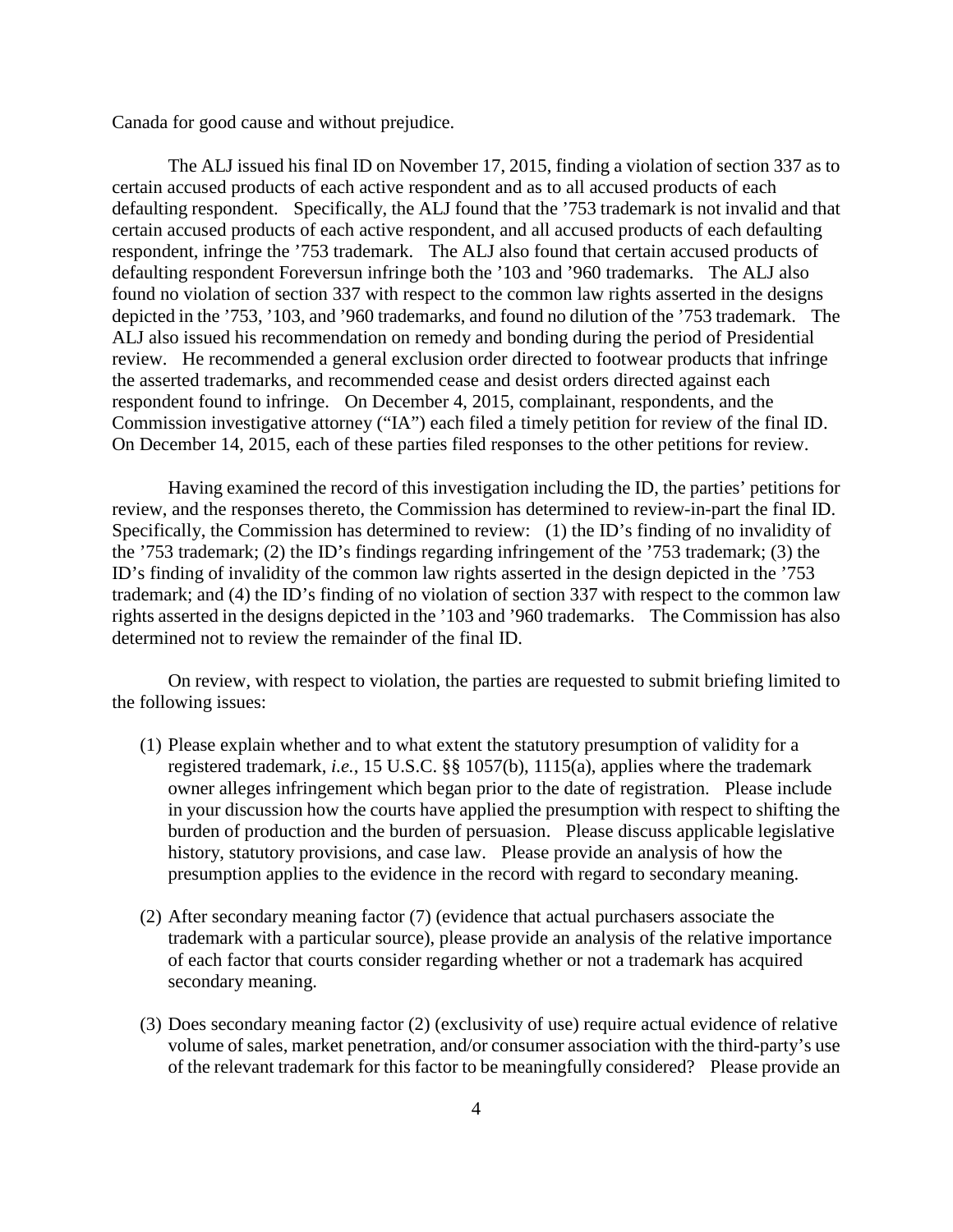analysis of the evidence of record in your discussion of relevant authorities pertaining to this issue. *See, e.g.*, *Echo Travel, Inc. v. Travel Associates, Inc.*, 870 F.2d 1264, 1267 (7th Cir. 1989); *Levi Strauss & Co. v. Genesco, Inc.*, 742 F.2d 1401, 1403 (Fed. Cir. 1984).

- (4) What is the appropriate time frame for considering evidence pertaining to secondary meaning factor (2) (exclusivity of use)? Does the time frame used for secondary meaning factor (3) (length of use) inform the appropriate time frame for factor (2)? Please discuss applicable case law. Please include in your discussion cases analyzing historic third-party use relating to the relevant consumer group.
- (5) With regard to secondary meaning factor (7) (evidence that actual purchasers associate the trademark with a particular source), please discuss how courts assess survey results with respect to the minimum acceptable percentage of survey participants who associate the relevant trademark with one source.
- (6) Regarding secondary meaning factor (4) (the degree and manner of sales, advertising, and promotional activities), the ALJ found that Converse's failure to highlight the CMT in its advertisements did not lessen the support of this factor weighing in favor of secondary meaning. ID at 53-54. Is this the correct conclusion? Can other attributes of the product also identify it with the Complainant (*e.g.*, the Chuck Taylor star)? Does the record evidence establish the significance of other attributes?
- (7) Did the ID appropriately consider the strength of the '753 trademark in analyzing infringement?

In addressing these issues, the parties are: (1) requested to make specific reference to the evidentiary record and to cite relevant authority, especially authority relevant to trade dress (*i.e.*, product design) cases; and (2) to follow the ALJ's finding and only consider the results of one secondary meaning survey, *i.e.*, Ms. Butler's "CBSC only" survey.

In connection with the final disposition of this investigation, the Commission may (1) issue an order that results in the exclusion of the subject articles from entry into the United States, and/or (2) issue one or more cease and desist orders that could result in the respective respondent being required to cease and desist from engaging in unfair acts in the importation and sale of such articles. Accordingly, the Commission is interested in receiving written submissions that address the form of remedy, if any, that should be ordered. If a party seeks exclusion of an article from entry into the United States for purposes other than entry for consumption, the party should so indicate and provide information establishing that activities involving other types of entry either are adversely affecting it or likely to do so. For background, *see Certain Devices for Connecting Computers via Telephone Lines*, Inv. No. 337-TA-360, USITC Pub. No. 2843 (December 1994) (Commission Opinion).

When the Commission contemplates some form of remedy, it must consider the effects of that remedy upon the public interest. The factors the Commission will consider include the effect that an exclusion order and/or cease and desist orders would have on (1) the public health and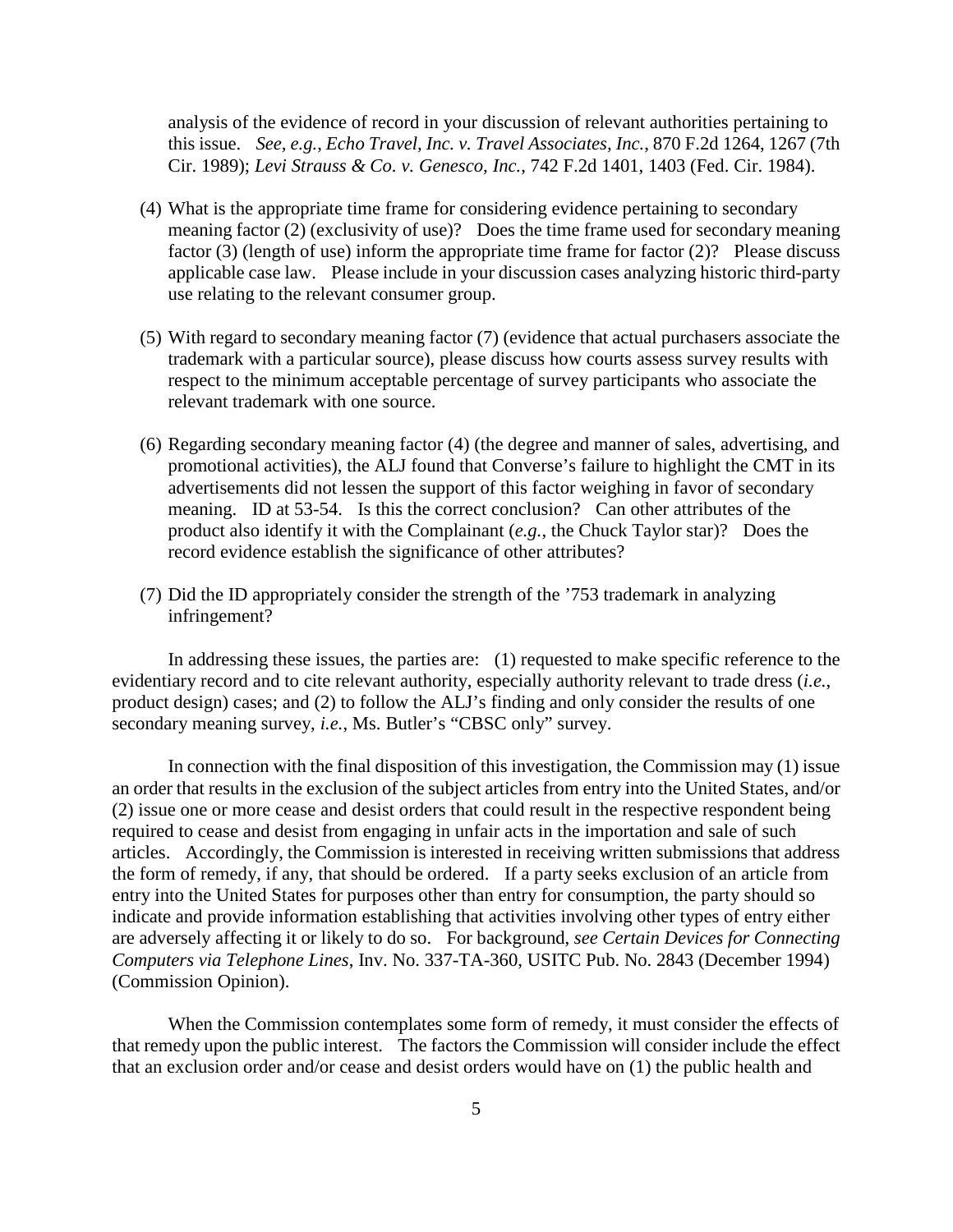welfare, (2) competitive conditions in the U.S. economy, (3) U.S. production of articles that are like or directly competitive with those that are subject to investigation, and (4) U.S. consumers. The Commission is therefore interested in receiving written submissions that address the aforementioned public interest factors in the context of this investigation.

When the Commission orders some form of remedy, the U.S. Trade Representative, as delegated by the President, has 60 days to approve or disapprove the Commission's action. *See*  section 337(j), 19 U.S.C. § 1337(j) and the Presidential Memorandum of July 21, 2005. 70 *Fed. Reg.* 43251 (July 26, 2005). During this period, the subject articles would be entitled to enter the United States under bond, in an amount determined by the Commission. The Commission is therefore interested in receiving submissions concerning the amount of the bond that should be imposed if a remedy is ordered.

**WRITTEN SUBMISSIONS**: The parties to the investigation are requested to file written submissions on the issues under review that specifically address the Commission's questions set forth in this notice. The submissions should be concise and thoroughly referenced to the record in this investigation. Parties to the investigation, interested government agencies, and any other interested parties are encouraged to file written submissions on the issues of remedy, the public interest, and bonding, and such submissions should address the recommended determination by the ALJ on remedy and bonding. Complainant and the IA are also requested to submit proposed remedial orders for the Commission's consideration. Complainant is also requested to: (1) state the HTSUS numbers under which the accused articles are imported; and (2) supply a list of known importers of the accused products. The written submissions and proposed remedial orders must be filed no later than close of business 14 days after the date this notice issues. Reply submissions must be filed no later than the close of business seven days later. No further submissions on these issues will be permitted unless otherwise ordered by the Commission.

Persons filing written submissions must file the original document electronically on or before the deadlines stated above and submit eight true paper copies to the Office of the Secretary by noon the next day pursuant to section 210.4(f) of the Commission's Rules of Practice and Procedure (19 C.F.R. § 210.4(f)). Submissions should refer to the investigation number ("Inv. No. 337-TA-936") in a prominent place on the cover page and/or the first page. (*See* Handbook for Electronic Filing Procedures,

*http://www.usitc.gov/secretary/fed\_reg\_notices/rules/handbook\_on\_electronic\_filing.pdf*). Persons with questions regarding filing should contact the Secretary (202-205-2000).

Any person desiring to submit a document to the Commission in confidence must request confidential treatment. All such requests should be directed to the Secretary of the Commission and must include a full statement of the reasons why the Commission should grant such treatment. *See* 19 C.F.R. § 210.6. Documents for which confidential treatment by the Commission is properly sought will be treated accordingly. A redacted non-confidential version of the document must also be filed simultaneously with any confidential filing. All non-confidential written submissions will be available for public inspection at the Office of the Secretary.